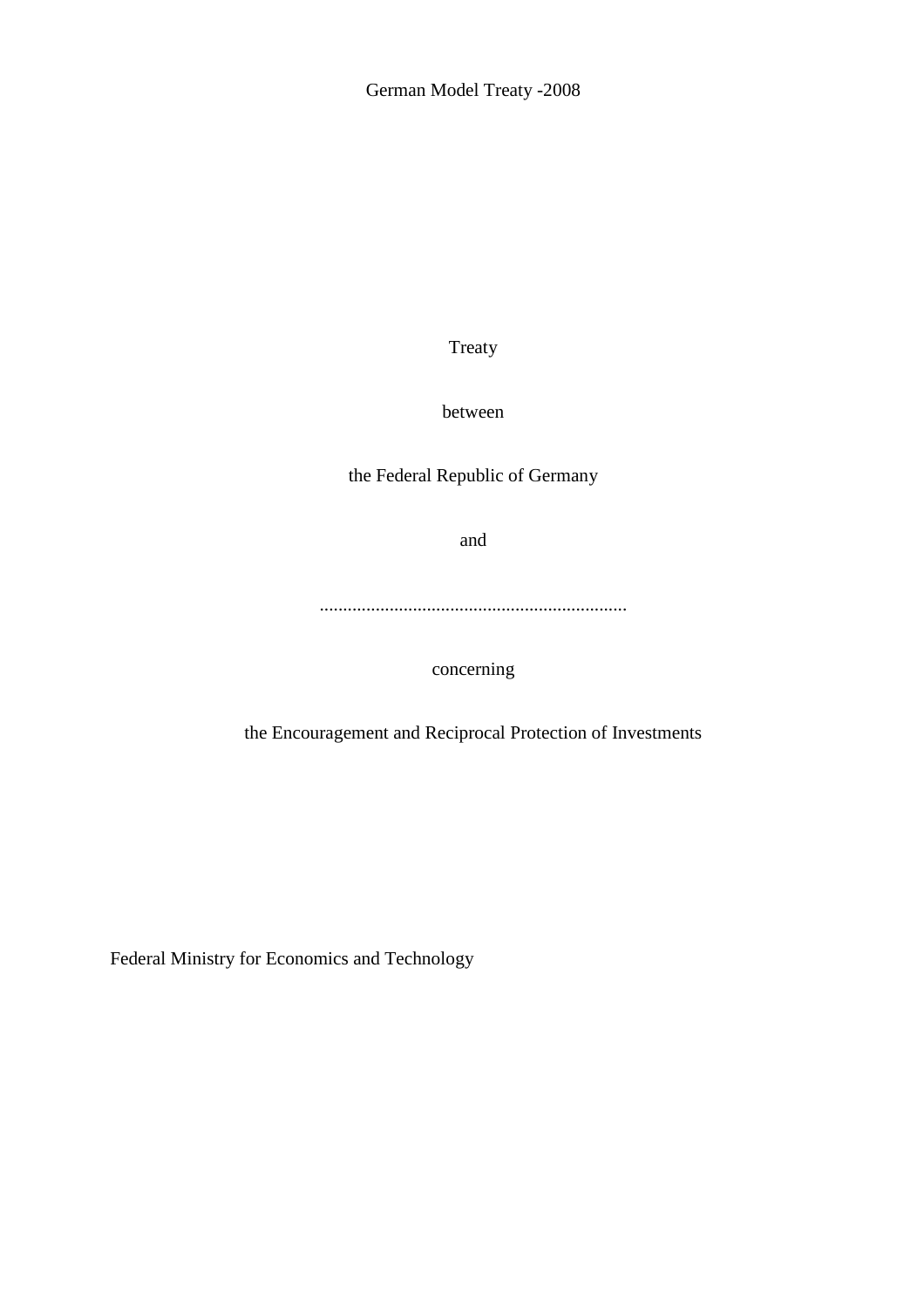# The Federal Republic of Germany and

.................................................... –

desiring to intensify economic co-operation between the two States,

intending to create favourable conditions for investments by investors of either State in the territory of the other State,

recognizing that the encouragement and contractual protection of such investments are apt to stimulate private business initiative and to increase the prosperity of both nations –

have agreed as follows:

# Article 1

# **Definitions**

Within the meaning of this Treaty,

- 1. the term "investments" comprises every kind of asset which is directly or indirectly invested by investors of one Contracting State in the territory of the other Contracting State. The investments include in particular:
	- (a) movable and immovable property as well as any other rights in rem, such as mortgages, liens and pledges;
	- (b) shares of companies and other kinds of interest in companies;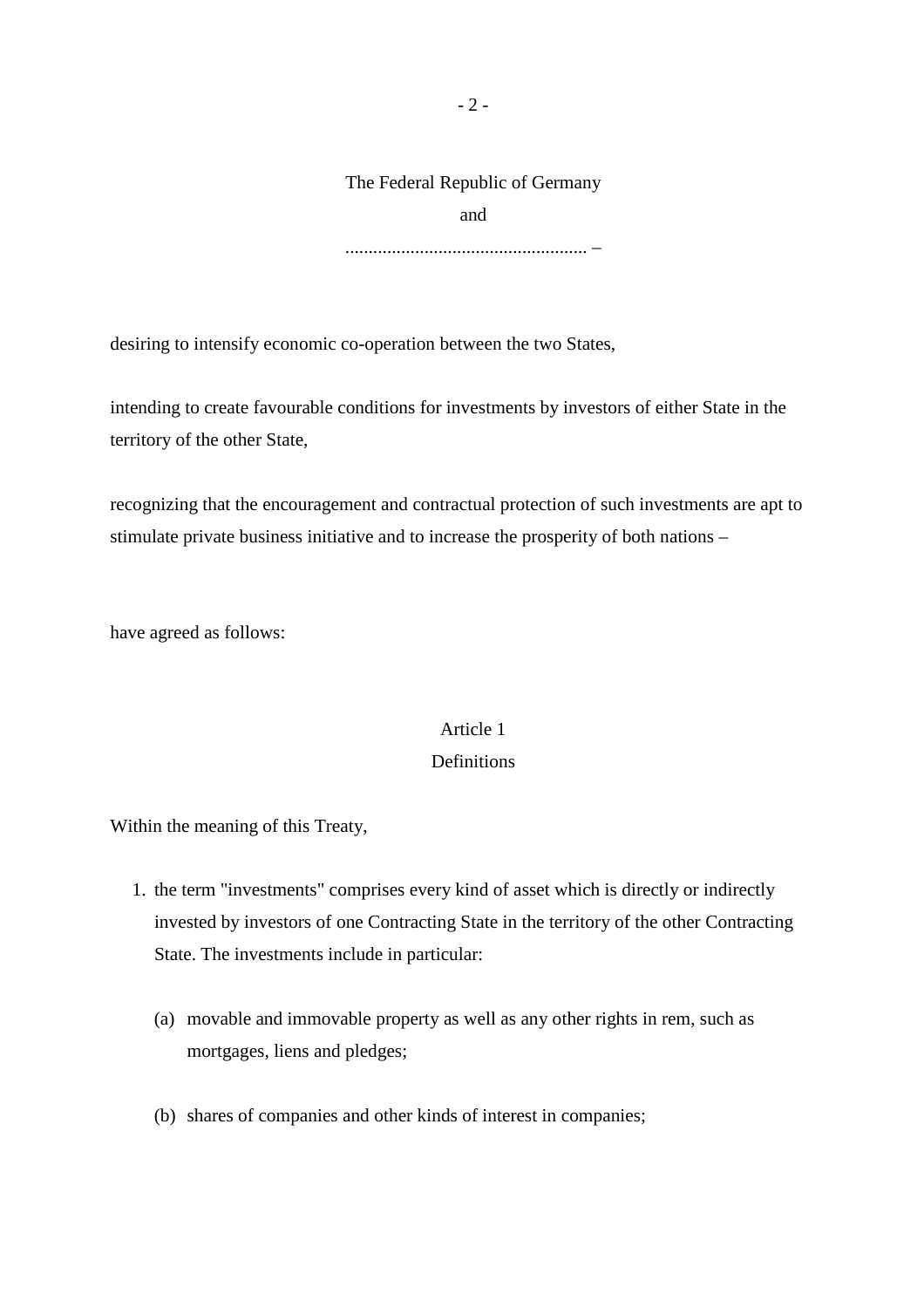- (c) claims to money which has been used to create an economic value or claims to any performance having an economic value;
- (d) intellectual property rights, in particular copyrights and related rights, patents, utilitymodel patents, industrial designs, trademarks, plant variety rights;
- (e) trade-names, trade and business secrets, technical processes, know-how, and goodwill;
- (f) business concessions under public law, including concessions to search for, extract or exploit natural resources;

any alteration of the form in which assets are invested shall not affect their classification as investment. In the case of indirect investments, in principle only those indirect investments shall be covered which the investor realizes via a company situated in the other Contracting State;

- 2. the term "returns" means the amounts yielded by an investment for a definite period, such as profit, dividends, interest, royalties or fees;
- 3. the term "investor" means
	- (a) in respect of the Federal Republic of Germany:
		- − any natural person who is a German within the meaning of the Basic Law of the Federal Republic of Germany or a national of a Member State of the European Union or of the European Economic Area who, within the context of freedom of establishment pursuant to Article 43 of the EC Treaty, is established in the Federal Republic of Germany;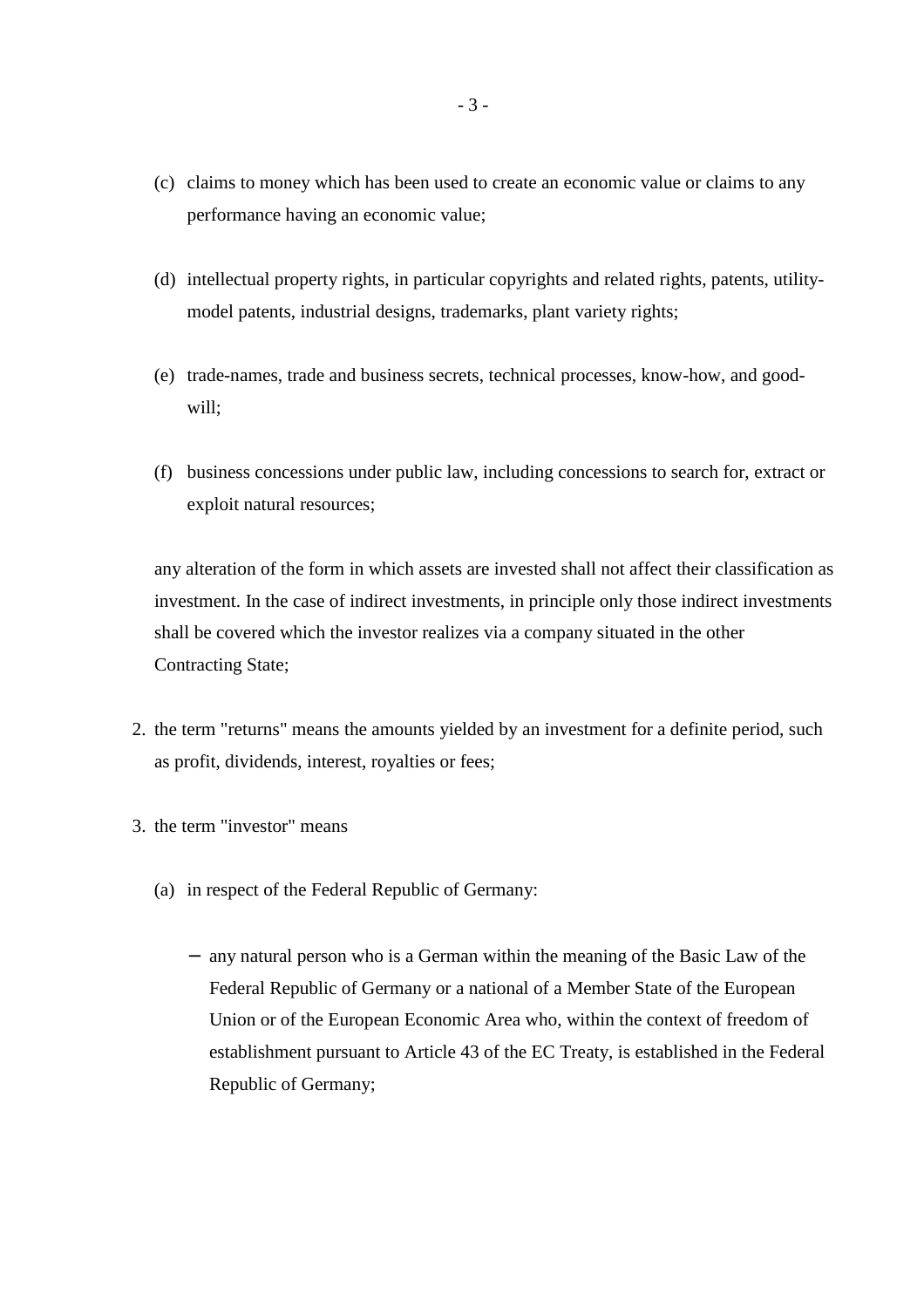− any juridical person and any commercial or other company or association with or without legal personality which is founded pursuant to the law of the Federal Republic of Germany or the law of a Member State of the European Union or the European Economic Area and is organized pursuant to the law of the Federal Republic of Germany, registered in a public register in the Federal Republic of Germany or enjoys freedom of establishment as an agency or permanent establishment in Germany pursuant to Articles 43 and 48 of the EC Treaty;

which in the context of entrepreneurial activity is the owner, possessor or shareholder of an investment in the territory of the other Contracting State, irrespective of whether or not the activity is directed at profit;

- (b) in respect of ........................................: − ……………………………………………………………………………………… ……………………… − ……………………………………………………………………………………… ………………………
- 4. the term "territory" refers to the area of each Contracting State including the exclusive economic zone and the continental shelf insofar as international law allows the Contracting State concerned to exercise sovereign rights or jurisdiction in these areas.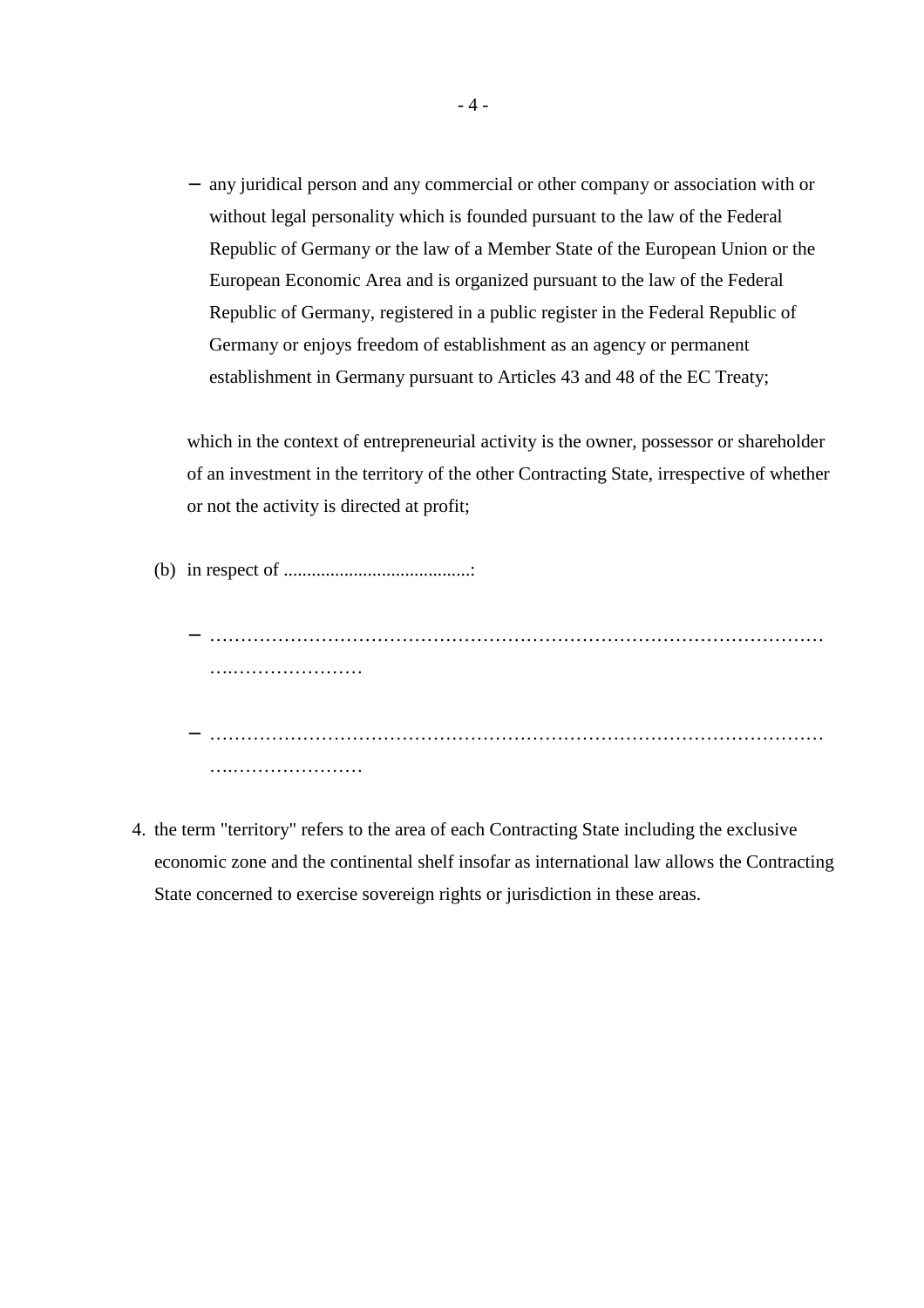#### Article 2

#### Admission and protection of investments

(1) Each Contracting State shall in its territory promote as far as possible investments by investors of the other Contracting State and admit such investments in accordance with its legislation.

(2) Each Contracting State shall in its territory in every case accord investments by investors of the other Contracting State fair and equitable treatment as well as full protection under this Treaty.

(3) Neither Contracting State shall in its territory impair by arbitrary or discriminatory measures the activity of investors of the other Contracting State with regard to investments, such as in particular the management, maintenance, use, enjoyment or disposal of such investments. This provision shall be without prejudice to Article 7 (3).

(4) Returns from an investment, as well as returns from reinvested returns, shall enjoy the same protection as the original investment.

### Article 3

National and most-favoured-nation treatment

(1) Neither Contracting State shall in its territory subject investments owned or controlled by investors of the other Contracting State to treatment less favourable than it accords to investments of its own investors or to investments of investors of any third State.

(2) Neither Contracting State shall in its territory subject investors of the other Contracting State, as regards their activity in connection with investments, to treatment less favourable than it accords to its own investors or to investors of any third State. The following shall, in particular, be deemed treatment less favourable within the meaning of this Article: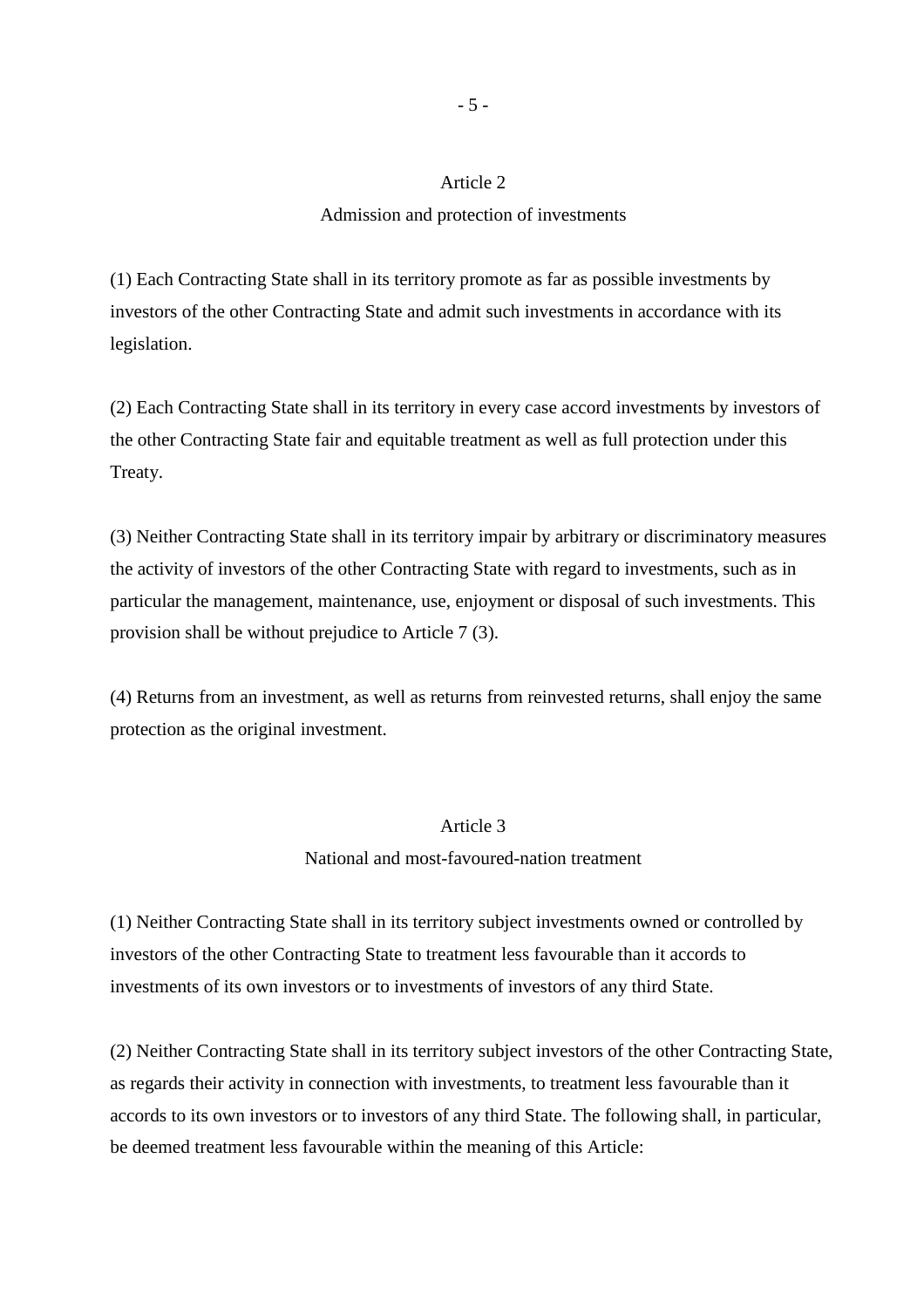- 1. different treatment in the event of restrictions on the procurement of raw or auxiliary materials, of energy and fuels, and of all types of means of production and operation;
- 2. different treatment in the event of impediments to the sale of products at home and abroad; and
- 3. other measures of similar effect.

Measures that have to be taken for reasons of public security and order shall not be deemed treatment less favourable within the meaning of this Article.

(3) Such treatment shall not relate to privileges which either Contracting State accords to investors of third States on account of its membership of, or association with, a customs or economic union, a common market or a free trade area.

(4) The treatment granted under this Article shall not relate to advantages which either Contracting State accords to investors of third States by virtue of an agreement for the avoidance of double taxation in the field of taxes on income and assets or other agreements regarding matters of taxation.

(5) This Article shall not oblige a Contracting State to extend to investors resident in the territory of the other Contracting State tax privileges, tax exemptions and tax reductions which according to its tax laws are granted only to investors resident in its territory.

(6) The Contracting States shall within the framework of their national legislation give sympathetic consideration to applications for the entry and sojourn of persons of either Contracting State who wish to enter the territory of the other Contracting State in connection with an investment; the same shall apply to employed persons of either Contracting State who in connection with an investment wish to enter the territory of the other Contracting State and sojourn there to take up employment. Where necessary, applications for work permits shall also be given sympathetic consideration.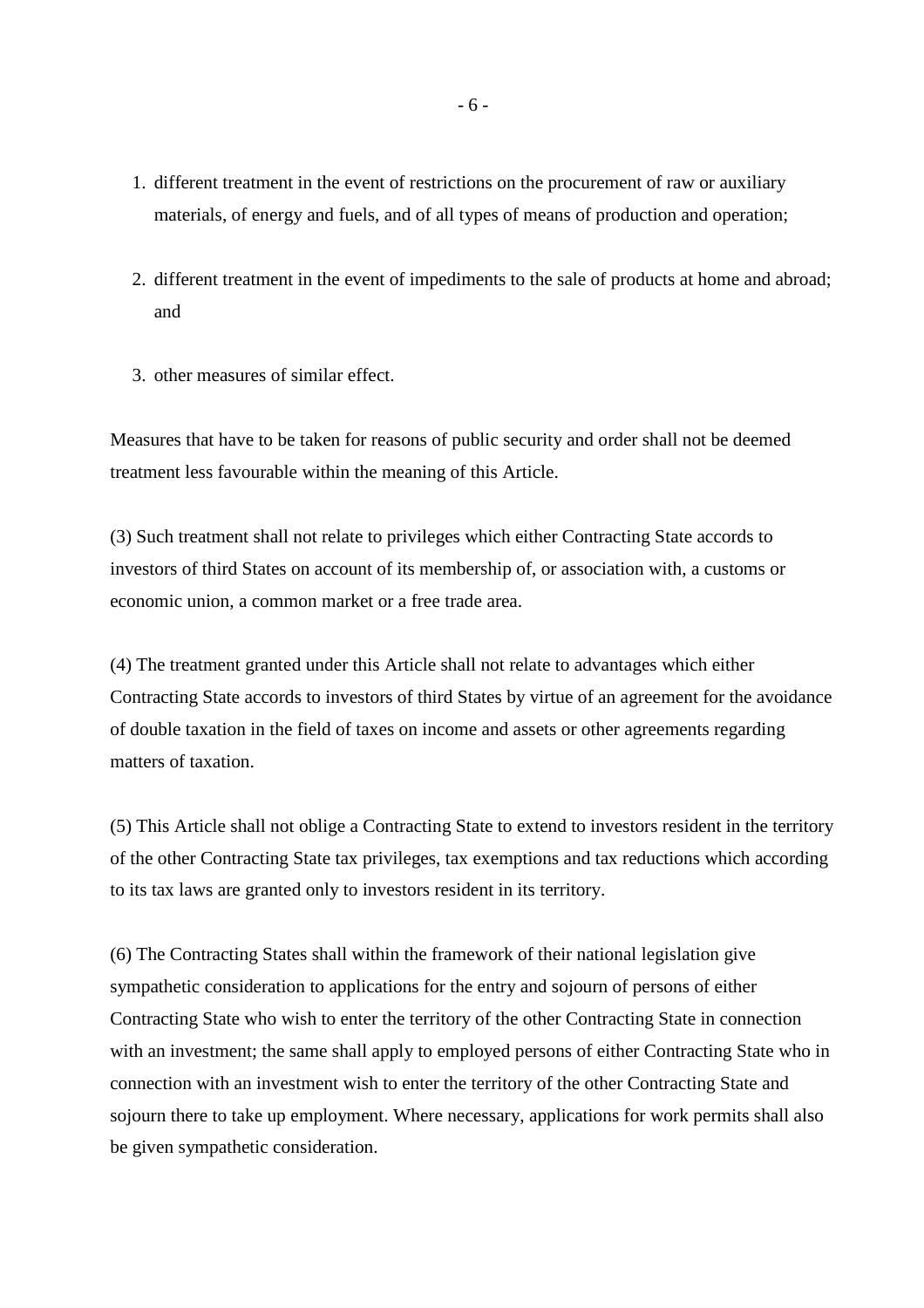(7) Notwithstanding any bilateral or multilateral agreements which are binding on both Contracting States, the investors of the Contracting States are free to select the means of transport for the international transportation of persons and of capital goods directly related to an investment within the meaning of this Treaty. Transport companies of the Contracting States shall not be discriminated against thereby.

# $A$ rticle  $\Lambda$

#### Compensation in case of expropriation

(1) Investments by investors of either Contracting State shall enjoy full protection and security in the territory of the other Contracting State.

(2) Investments by investors of either Contracting State may not directly or indirectly be expropriated, nationalized or subjected to any other measure the effects of which would be tantamount to expropriation or nationalization in the territory of the other Contracting State except for the public benefit and against compensation. Such compensation must be equivalent to the value of the expropriated investment immediately before the date on which the actual or threatened expropriation, nationalization or other measure became publicly known. The compensation must be paid without delay and shall carry the usual bank interest until the time of payment; it must be effectively realizable and freely transferable. Provision must have been made in an appropriate manner at or prior to the time of expropriation, nationalization or other measure for the determination and payment of such compensation. The legality of any such expropriation, nationalization or other measure and the amount of compensation must be subject to review by due process of law.

(3) Investors of either Contracting State whose investments suffer losses in the territory of the other Contracting State owing to war or other armed conflict, revolution, a state of national emergency, or revolt, shall be accorded treatment no less favourable by such other Contracting State than that State accords to its own investors as regards restitution, indemnification, compensation or other valuable consideration. Such payments must be freely transferable.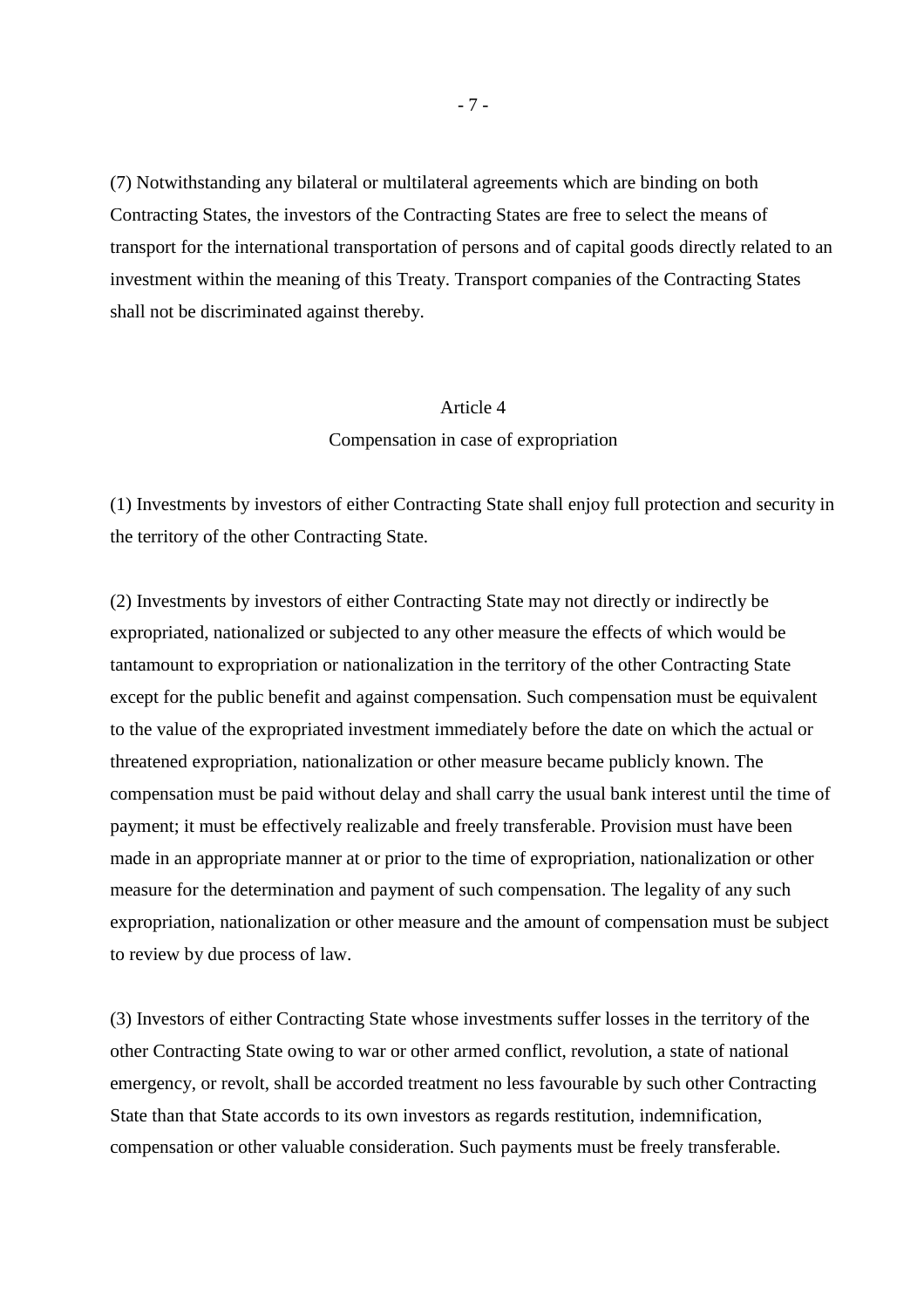(4) Investors of either Contracting State shall enjoy most-favoured-nation treatment in the territory of the other Contracting State in respect of the matters provided for in the present Article.

#### Article 5

#### Free transfer

(1) Each Contracting State shall guarantee to investors of the other Contracting State the free transfer of payments in connection with an investment, in particular

1. the principal and additional amounts to maintain or increase the investment;

2. the returns;

- 3. the repayment of loans;
- 4. the proceeds from the liquidation or the sale of the whole or any part of the investment;
- 5. the compensation provided for in Article 4.

(2) Transfers under Article 4 (2) or (3), under the present Article or Article 6, shall be made without delay at the market rate of exchange applicable on the day of the transfer. A transfer shall be deemed to have been made without delay if made within such period as is normally required for the completion of transfer formalities. The period shall commence with the submission of the corresponding application, where such an application is necessary, or the notification of the intended transfer, and must in no circumstances exceed two months.

(3) Should it not be possible to ascertain a market rate pursuant to paragraph (2), the cross rate obtained from those rates which would be applied by the International Monetary Fund on the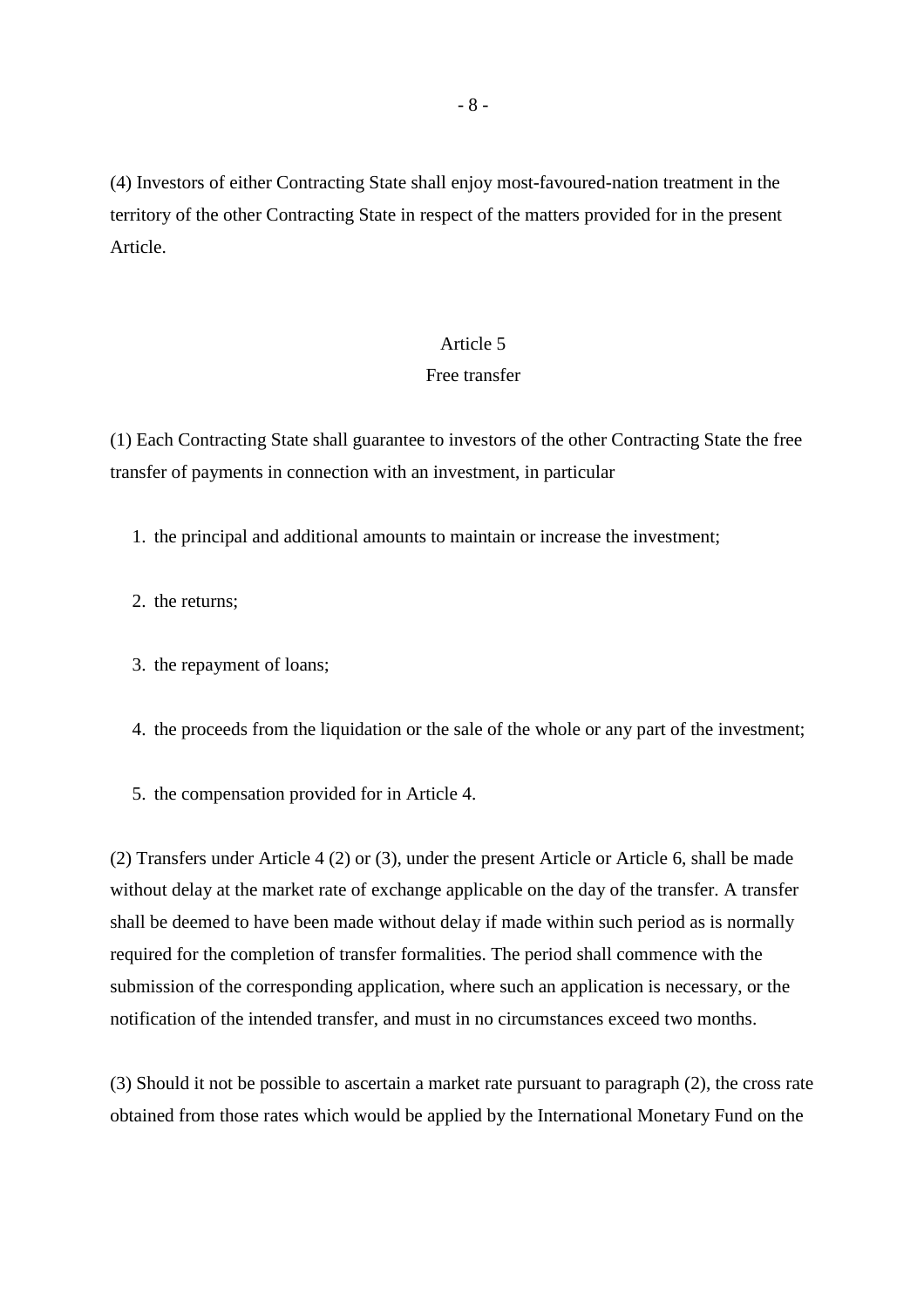date of payment for conversions of the currencies concerned into Special Drawing Rights shall apply.

## Article 6

#### Subrogation

If either Contracting State makes payment to any of its investors under a guarantee it has assumed in respect of an investment in the territory of the other Contracting State, the latter Contracting State shall, without prejudice to the rights of the former Contracting State under Article 9, recognize the assignment, whether under a law or pursuant to a legal transaction, of any right or claim from such investors to the former Contracting State. Furthermore, the latter Contracting State shall recognize the subrogation of that Contracting State to any such right or claim (assigned claim), which that Contracting State shall be entitled to assert to the same extent as its predecessor in title. As regards the transfer of payments on the basis of such assignment, Article 4 (1) and (2) and Article 5 shall apply mutatis mutandis.

### Article 7

#### Other provisions

(1) If the legislation of either Contracting State or international obligations existing at present or established hereafter between the Contracting States in addition to this Treaty contain any provisions, whether general or specific, entitling investments by investors of the other Contracting State to a treatment more favourable than is provided for by this Treaty, such provisions shall prevail over this Treaty to the extent that they are more favourable.

(2) Each Contracting State shall fulfil any other obligations it may have entered into with regard to investments in its territory by investors of the other Contracting State.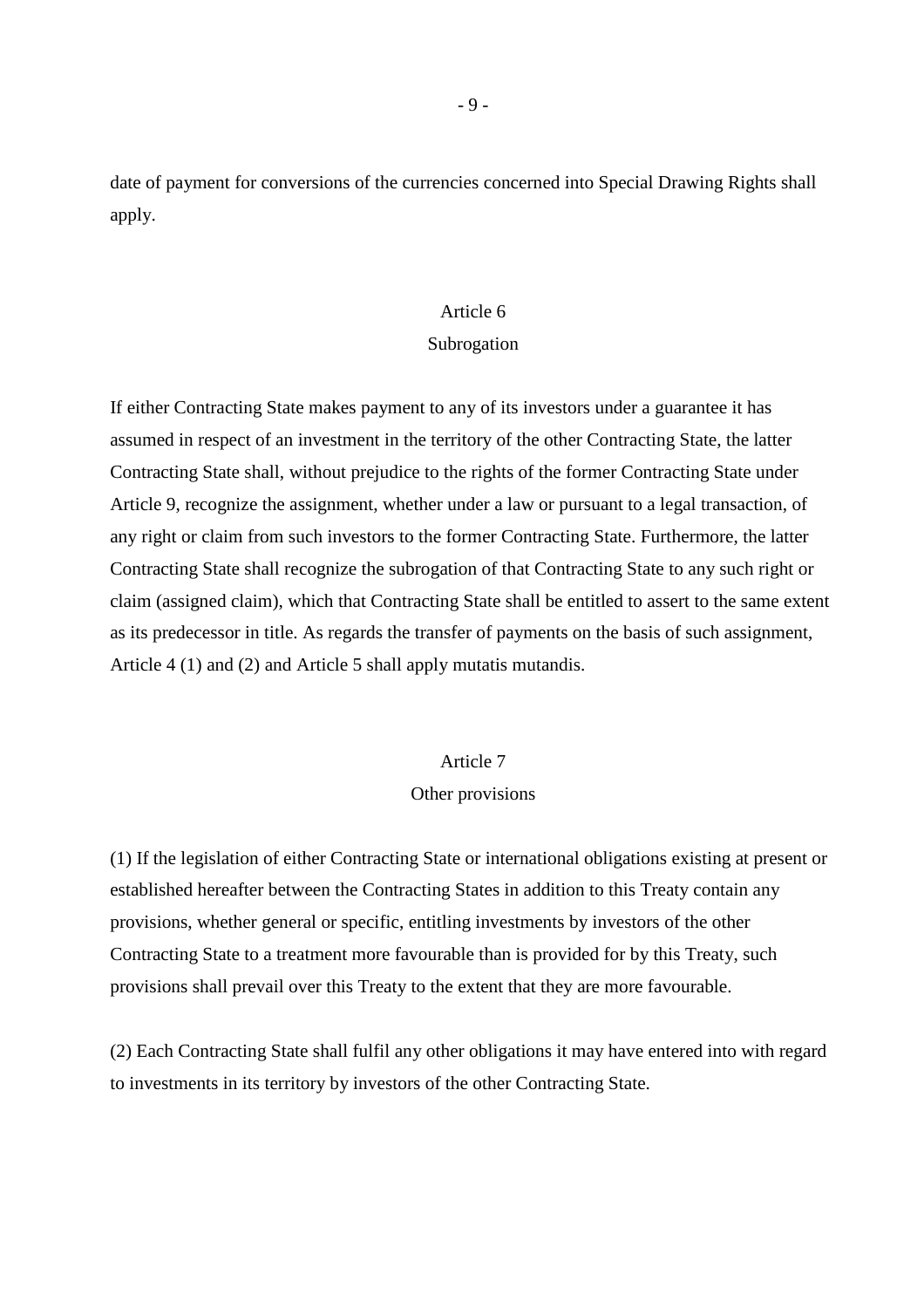(3) With regard to the treatment of income and assets for the purpose of taxation, precedence shall be given to the application of the agreements in force at the time between the Federal Republic of Germany and … for the avoidance of double taxation in the field of taxes on income and assets.

#### Article 8

#### Scope of application

This Treaty shall also apply to investments made prior to its entry into force by investors of either Contracting State in the territory of the other Contracting State consistent with the latter's legislation.

#### Article 9

Settlement of disputes between the Contracting States

(1) Disputes between the Contracting States concerning the interpretation or application of this Treaty should as far as possible be settled by the Governments of the two Contracting States.

(2) If a dispute cannot thus be settled, it shall upon the request of either Contracting State be submitted to an arbitral tribunal.

(3) The arbitral tribunal shall be constituted for each case as follows: each Contracting State shall appoint one member, and these two members shall agree upon a national of a third State as their chairman to be appointed by the Governments of the two Contracting States. The members shall be appointed within two months, and the chairman within three months, from the date on which either Contracting State has informed the other Contracting State that it wants to submit the dispute to an arbitral tribunal.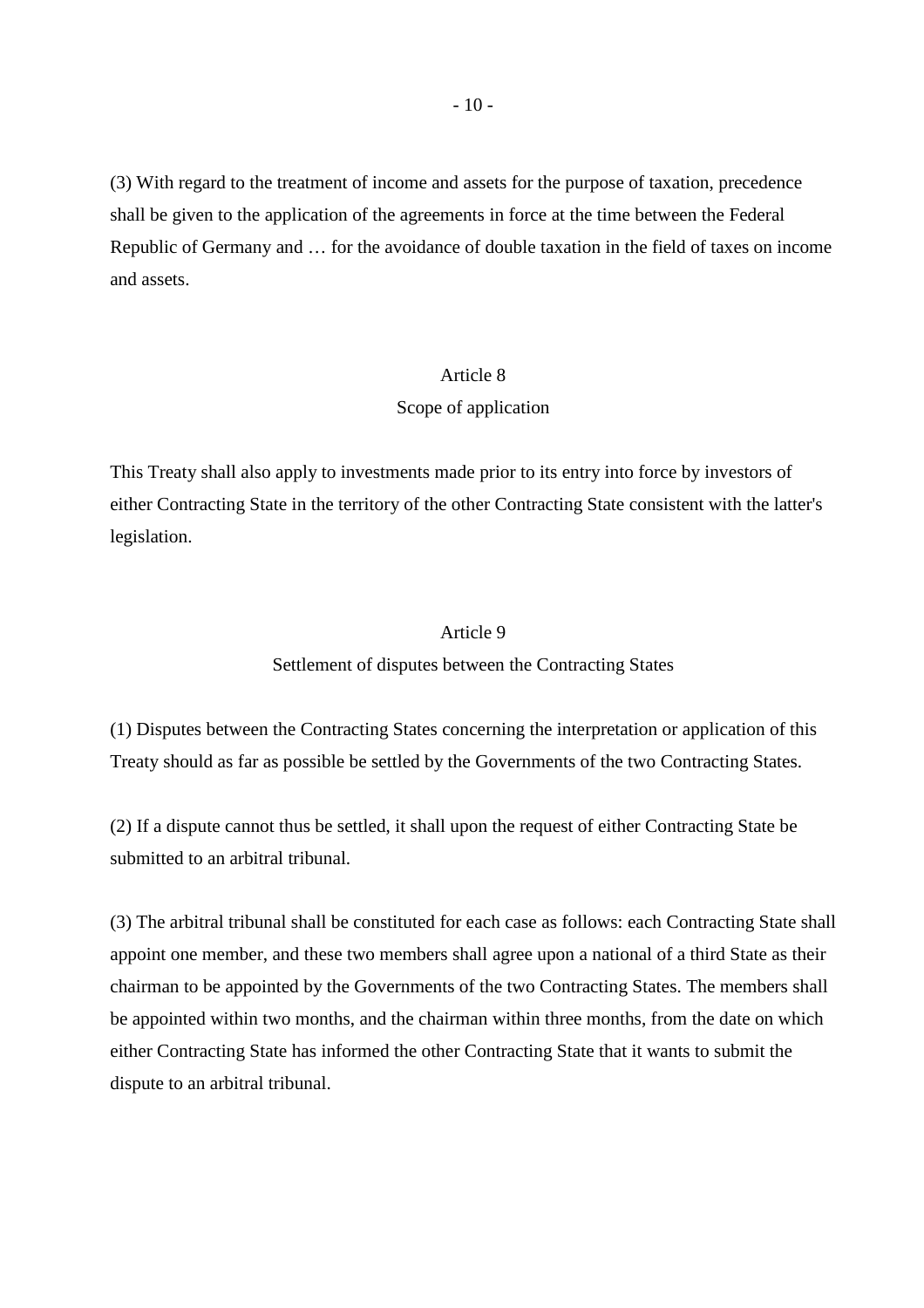(4) If the periods specified in paragraph (3) have not been observed, either Contracting State may, in the absence of any other relevant agreement, invite the President of the International Court of Justice to make the necessary appointments. If the President is a national of either Contracting State or if he is otherwise prevented from discharging the said function, the Vice-President should make the necessary appointments. If the Vice-President is a national of either Contracting State or if he, too, is prevented from discharging the said function, the Member of the Court next in seniority who is not a national of either Contracting State should make the necessary appointments.

(5) The arbitral tribunal shall reach its decisions by a majority of votes. Its decisions shall be binding. Each Contracting State shall bear the cost of its own member and of its representatives in the arbitration proceedings; the cost of the chairman and the remaining costs shall be borne in equal parts by the Contracting States. The arbitral tribunal may make a different regulation concerning costs. In all other respects, the arbitral tribunal shall determine its own procedure.

# Article 10 Settlement of disputes between a Contracting State and an investor of the other Contracting State

(1) Disputes concerning investments between a Contracting State and an investor of the other Contracting State should as far as possible be settled amicably between the parties to the dispute. To help them reach an amicable settlement, the parties to the dispute also have the option of agreeing to institute conciliation proceedings under the Convention on the Settlement of Investment Disputes between States and Nationals of Other States of 18 March 1965 (ICSID).

(2) If the dispute cannot be settled within six months of the date on which it was raised by one of the parties to the dispute, it shall, at the request of the investor of the other Contracting State, be submitted to arbitration. The two Contracting States hereby declare that they unreservedly and bindingly consent to the dispute being submitted to one of the following dispute settlement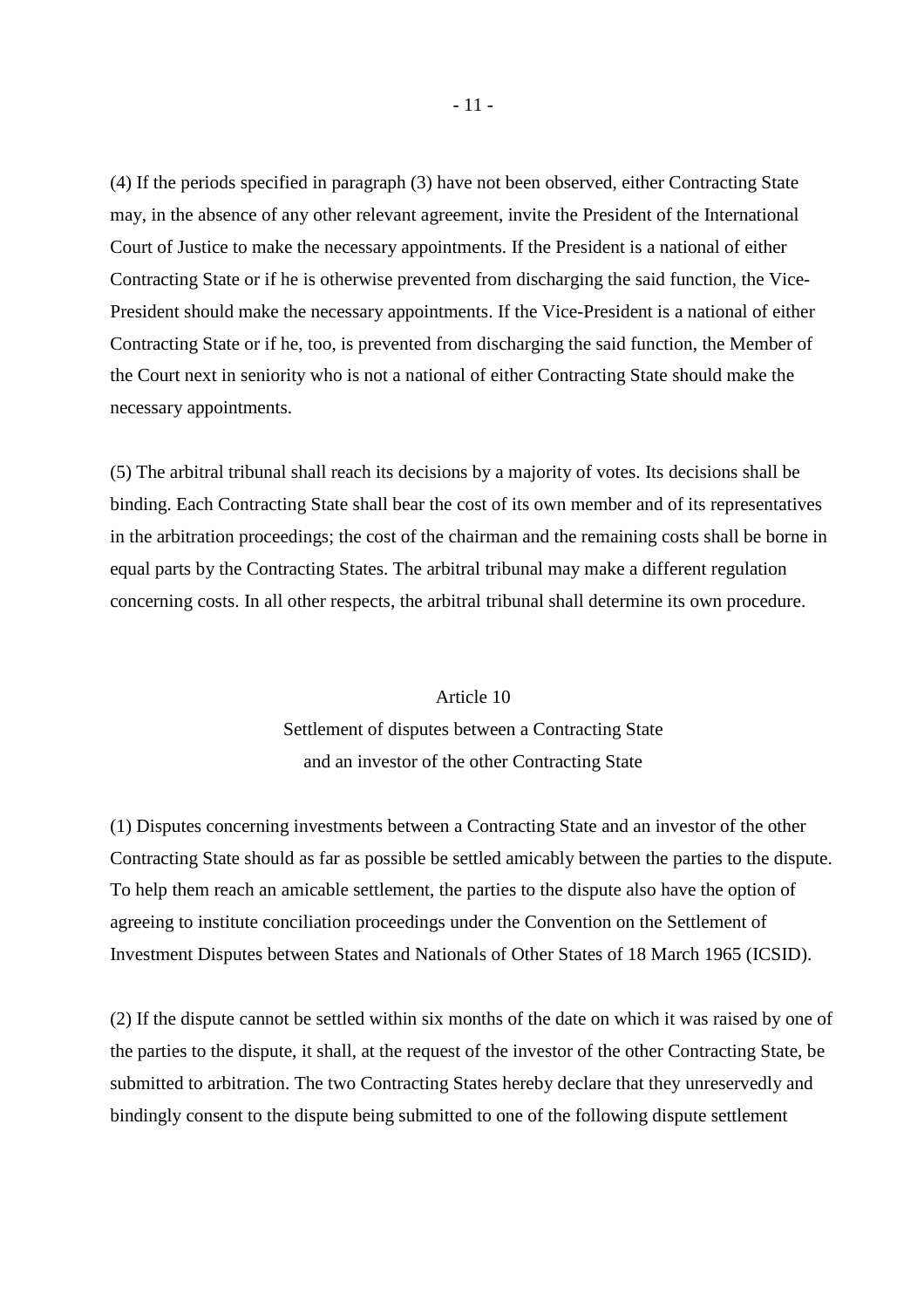mechanisms of the investor's choosing:

- 1. arbitration under the auspices of the International Centre for Settlement of Investment Disputes pursuant to the Convention on the Settlement of Investment Disputes between States and Nationals of Other States of 18 March 1965 (ICSID), provided both Contracting States are members of this Convention, or
- 2. arbitration under the auspices of the International Centre for Settlement of Investment Disputes pursuant to the Convention on the Settlement of Investment Disputes between States and Nationals of Other States of 18 March 1965 (ICSID) in accordance with the Rules on the Additional Facility for the Administration of Proceedings by the Secretariat of the Centre, where the personal or factual preconditions for proceedings pursuant to figure 1 do not apply, but at least one Contracting State is a member of the Convention referred to therein, or
- 3. an individual arbitrator or an ad-hoc arbitral tribunal which is established in accordance with the rules of the United Nations Commission on International Trade Law (UNCITRAL) as in force at the commencement of the proceedings, or
- 4. an arbitral tribunal which is established pursuant to the Dispute Resolution Rules of the International Chamber of Commerce (ICC), the London Court of International Arbitration (LCIA) or the Arbitration Institute of the Stockholm Chamber of Commerce, or
- 5. any other form of dispute settlement agreed by the parties to the dispute.

(3) The award shall be binding and shall not be subject to any appeal or remedy other than those provided for in the Convention or arbitral rules on which the arbitral proceedings chosen by the investor are based. The award shall be enforced by the Contracting States as a final and absolute ruling under domestic law.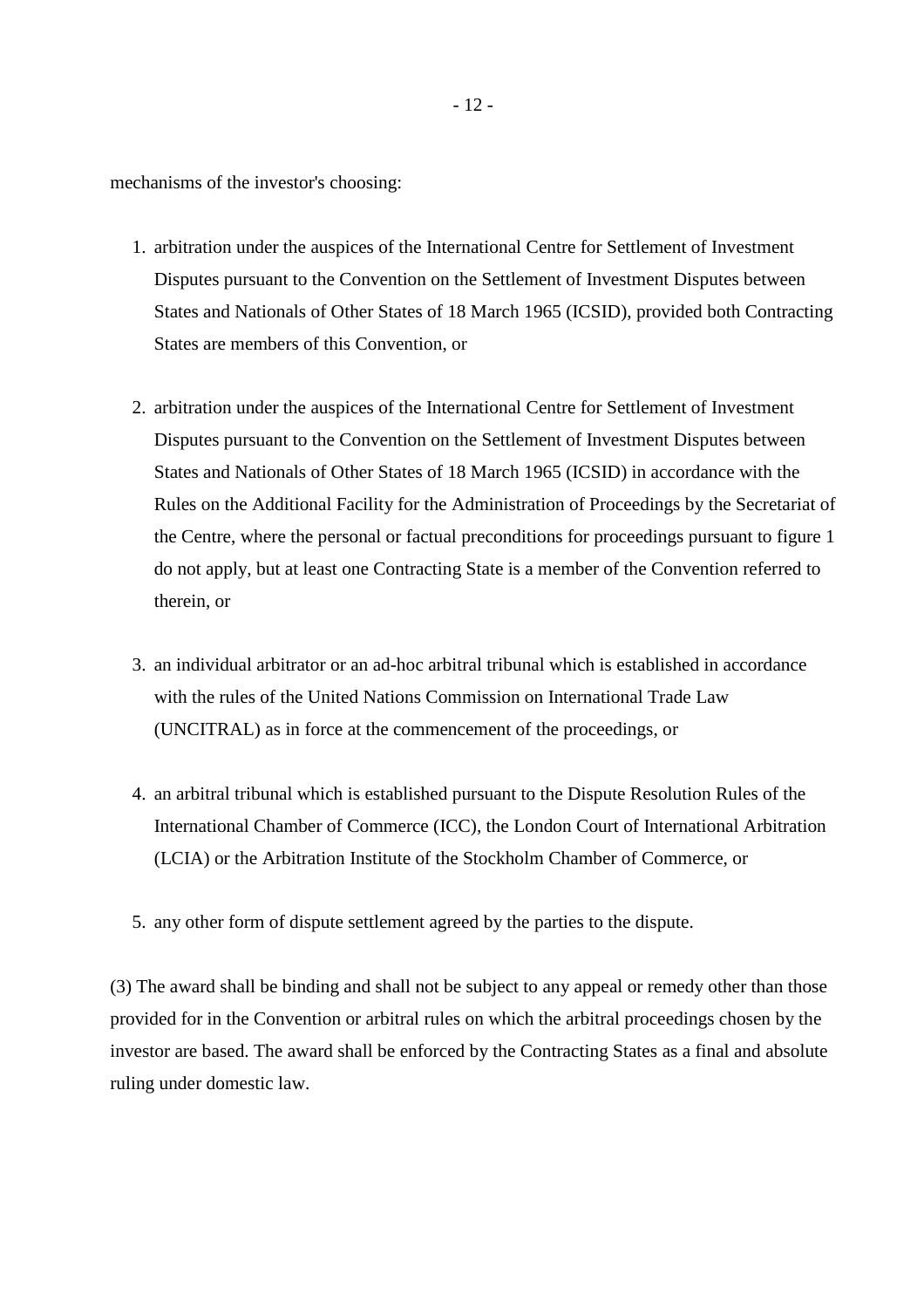(4) Arbitration proceedings pursuant to this Article shall take place at the request of one of the parties to the dispute in a State which is a Contracting Party to the United Nations Convention on the Recognition and Enforcement of Foreign Arbitral Awards of 10 June 1958.

(5) During arbitration proceedings or the enforcement of an award, the Contracting State involved in the dispute shall not raise the objection that the investor of the other Contracting State has received compensation under an insurance contract in respect of all or part of the damage.

#### Article 11

#### Relations between the Contracting States

This Treaty shall be in force irrespective of whether or not diplomatic or consular relations exist between the Contracting States.

#### Article 12

#### Registration clause

Registration of this Treaty with the Secretariat of the United Nations, in accordance with Article 102 of the United Nations Charter, shall be initiated immediately following its entry into force by the Contracting State in which the signing took place. The other Contracting State shall be informed of registration, and of the UN registration number, as soon as this has been confirmed by the Secretariat of the United Nations.